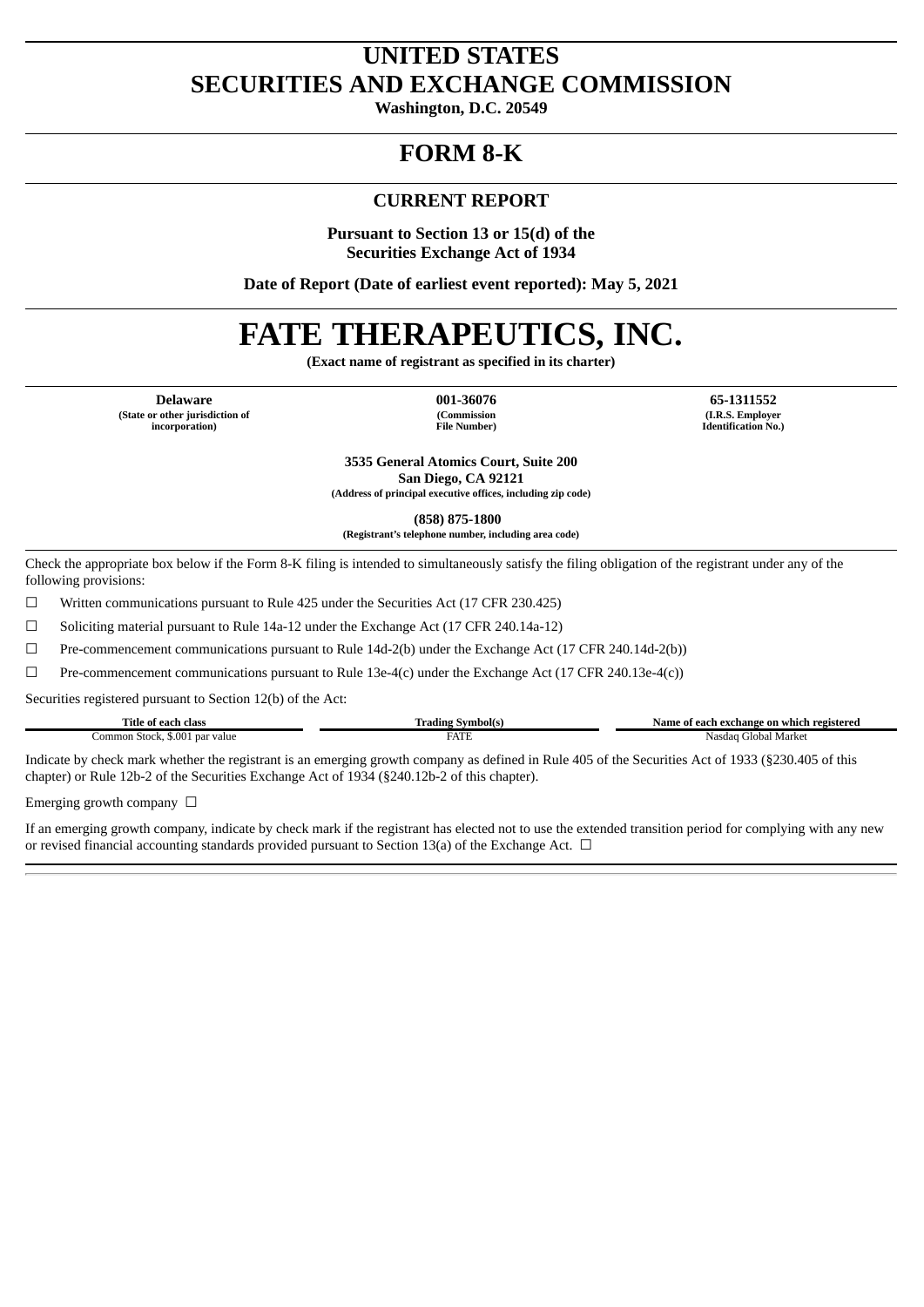#### **Item 2.02 Results of Operations and Financial Condition.**

On May 5, 2021, Fate Therapeutics, Inc. (the "Company") issued a press release announcing its financial results for the quarter ended March 31, 2021. A copy of the press release is attached as Exhibit 99.1.

The information in this Item 2.02 of this Current Report on Form 8-K, including Exhibit 99.1, is being furnished and shall not be deemed "filed" for the purposes of Section 18 of the Securities Exchange Act of 1934, as amended ("Exchange Act") or otherwise subject to the liability of that section, nor shall such information be deemed incorporated by reference in any filing under the Exchange Act or the Securities Act of 1933, as amended, regardless of the general incorporation language of such filing, except as shall be expressly set forth by specific reference in such filing.

#### **Item 9.01 Financial Statements and Exhibits.**

*(d) Exhibits.*

| <b>Exhibit No.</b> | Description                                                                 |
|--------------------|-----------------------------------------------------------------------------|
| 99.1               | Press release dated May 5, 2021                                             |
| 104                | Cover Page Interactive Data File (embedded within the Inline XBRL document) |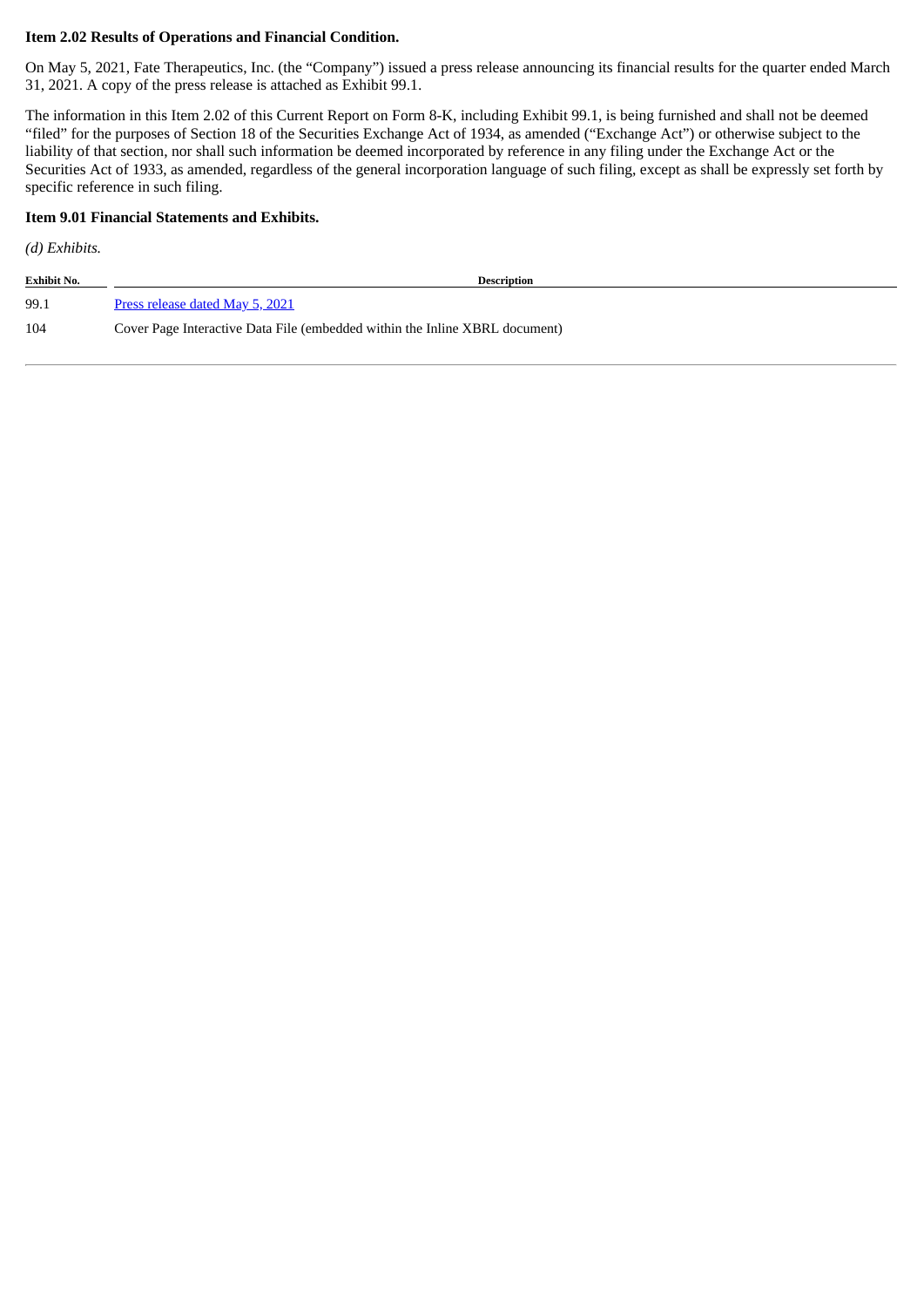## **SIGNATURES**

Pursuant to the requirements of the Securities Exchange Act of 1934, the registrant has duly caused this report to be signed on its behalf by the undersigned hereunto duly authorized.

Date: May 5, 2021

# **FATE THERAPEUTICS, INC.**

By: /s/ J. SCOTT WOLCHKO

J. Scott Wolchko President and Chief Executive Officer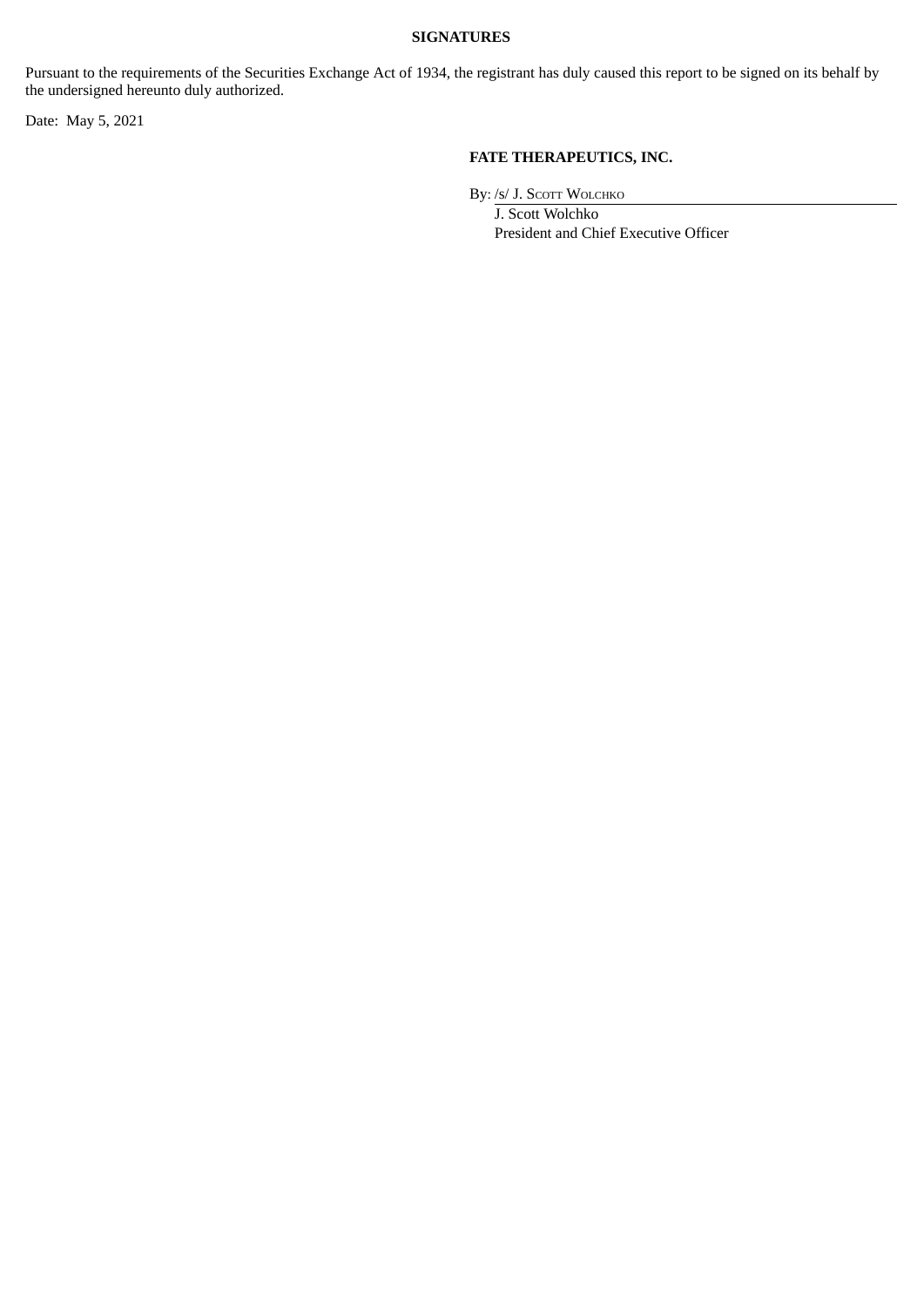

# <span id="page-3-0"></span>**Fate Therapeutics Reports First Quarter 2021 Financial Results and Highlights Operational Progress**

*IND Application Allowed by FDA for FT538 in Solid Tumors; Clinical Trial to Commence in 2021*

*Phase 1 Data from FT516 and FT538 Programs in Relapsed / Refractory Acute Myeloid Leukemia to be Featured at Investor Event on May 13*

*New Data from FT516 Phase 1 Study in Relapsed / Refractory Lymphoma to be Presented at 2021 American Society of Clinical Oncology Annual Meeting*

**San Diego, CA** – **May 5, 2021** – Fate Therapeutics, Inc. (NASDAQ: FATE), a clinical-stage biopharmaceutical company dedicated to the development of programmed cellular immunotherapies for patients with cancer, today reported business highlights and financial results for the first quarter ended March 31, 2021.

"During the first quarter of 2021, we strengthened our balance sheet by raising \$460 million and successfully positioned our off-the-shelf, iPSC-derived NK cell pipeline to achieve significant clinical milestones across our disease franchises throughout the remainder of the year. We look forward to sharing Phase 1 clinical data from our FT516 and FT538 programs in relapsed / refractory AML at an investor event to be held alongside the ASGCT conference. We are also pleased with the clinical expansion of our FT538 program into solid tumors, where we plan to combine with FDA-approved monoclonal antibodies targeting EGFR, HER2, and PDL1," said Scott Wolchko, President and Chief Executive Officer of Fate Therapeutics. "While we are disappointed that the PROTECT study of ProTmune did not meet its primary endpoint for prevention of acute graft-versus-host disease following allogeneic stem cell transplant, we will now turn our full attention and resources to our deep pipeline of off-the-shelf, iPSC-derived cancer immunotherapies. We would like to sincerely thank the patients, caregivers and investigators who participated in the clinical investigation of ProTmune, and we intend to share our clinical findings with that community."

#### *AML Disease Franchise*

Interim Phase 1 Clinical Data for FT516 and FT538 Programs to be Featured at Upcoming Investor Event. On May 13, the Company plans to host a virtual investor event to highlight interim Phase 1 clinical data from its FT516 (hnCD16 engineered iPSCderived NK cell) and FT538 (hnCD16 + IL-15RF + CD38KO engineered iPSC-derived NK cell) programs for the treatment of relapsed / refractory acute myeloid leukemia (AML). The Phase 1 study of FT516 as a monotherapy (NCT04023071) has enrolled the first and second dose cohorts (90 million and 300 million cells per dose, respectively), and dose escalation is ongoing with enrollment in the third dose cohort (900 million cells per dose). The Phase 1 study of FT538 as a monotherapy (NCT04614636) is enrolling in the first dose cohort (100 million cells per dose). The Company is also working with investigators from the Masonic Cancer Center, University of Minnesota to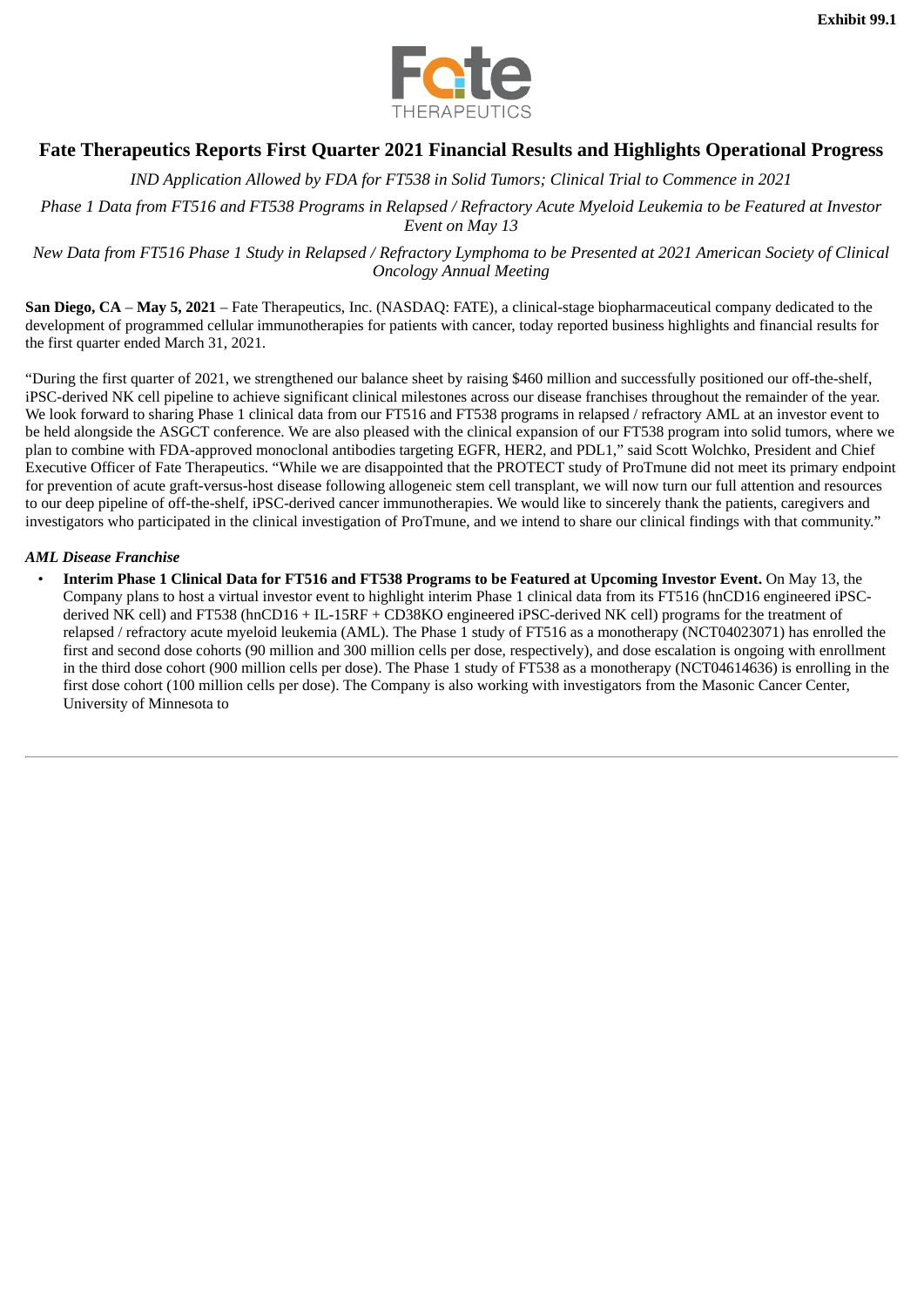initiate a Phase 1 clinical trial of FT538 in combination with the CD38-targeted monoclonal antibody daratumumab in patients with relapsed / refractory AML, a therapeutic strategy designed to exploit the product candidate's proprietary high-affinity, non-cleavable (hnCD16) receptor and CD38 knock-out (CD38KO) to target and eliminate CD38+ leukemic blasts.

• **ASGCT Symposium to Highlight Adaptive NK Cell Features and Functionality of FT538.** At the 24th Annual American Society of Gene & Cell Therapy Meeting (ASGCT) to be held virtually from May 11-14, Dr. Jeffrey S. Miller, Professor of Medicine, University of Minnesota and Deputy Director of the Masonic Cancer Center, plans to present preclinical data demonstrating that the metabolic, transcriptional and functional properties of FT538 are substantially similar to those of adaptive NK cells, a discrete subset of memory-like NK cells with superior effector function. First described as a well-defined subset of NK cells that expand in cytomegalovirus (CMV) seropositive individuals (Gumá et al., 2004), adaptive NK cells exhibit increased effector function, enhanced persistence, resistance to oxidative stress, and potent serial cytotoxicity. Dr. Miller's presentation is scheduled to be held on May 11 during a session entitled *Recent Advances and Future Directions of Gene and Cellular Therapies in Immune Oncology*.

# *B-cell Malignancy Disease Franchise*

- **New FT516 Phase 1 Clinical Data for B-cell Lymphoma to be Presented at ASCO.** Dose escalation is ongoing with enrollment in the fourth dose cohort (900 million cells per dose) in the Phase 1 clinical trial to assess the safety and determine the maximum dose of FT516 in combination with CD20-targeted monoclonal antibody therapies for the treatment of relapsed / refractory B-cell lymphoma (BCL) (NCT04023071). The Company plans to present new clinical data from the Phase 1 study as part of a poster session at the 2021 American Society of Clinical Oncology Annual Meeting (ASCO) being held virtually from June 4-8. In December 2020, the Company reported positive interim data from the second and third dose cohorts (90 million and 300 million cells per dose, respectively), with three of four patients achieving an objective response including two complete responses.
- **Submitted FT596 Protocol Amendment to FDA to Assess Multi-dose Treatment Schedule.** The Phase 1 clinical trial of FT596 (CAR19 + hnCD16 + IL-15RF engineered iPSC-derived NK cell) is designed to assess the safety and determine the maximum dose of FT596 as a monotherapy and in combination with CD20-targeted monoclonal antibody therapies for the treatment of relapsed / refractory BCL and chronic lymphocytic leukemia (CLL) (NCT04245722). Dose escalation of the single-dose treatment schedule is ongoing with enrollment in the third dose cohort (300 million cells) as monotherapy and in combination with rituximab for the treatment of BCL, and in the first dose cohort (30 million cells) as a monotherapy for the treatment of CLL. The Company has submitted a protocol amendment to the U.S. Food and Drug Administration (FDA) to also assess administration of multi-dose treatment schedules for FT596.
- **FT819 Product Attributes to be Featured in Oral Presentation at ASGCT.** The Company is preparing to initiate a multi-center Phase 1 clinical trial of FT819, the first-ever off-the-shelf, allogeneic CAR T-cell therapy derived from a clonal master iPSC line, for patients with BCL, CLL, or acute lymphoblastic leukemia (ALL). In an oral presentation at ASGCT, the Company plans to describe the generation of the clonal master engineered iPSC line for FT819 using its proprietary iPSC platform, and to present preclinical data of FT819 characterizing its phenotypic and functional profile, including its expression of memory, activation and exhaustion markers, and its anti-tumor activity in comparison to primary CAR T cells. FT819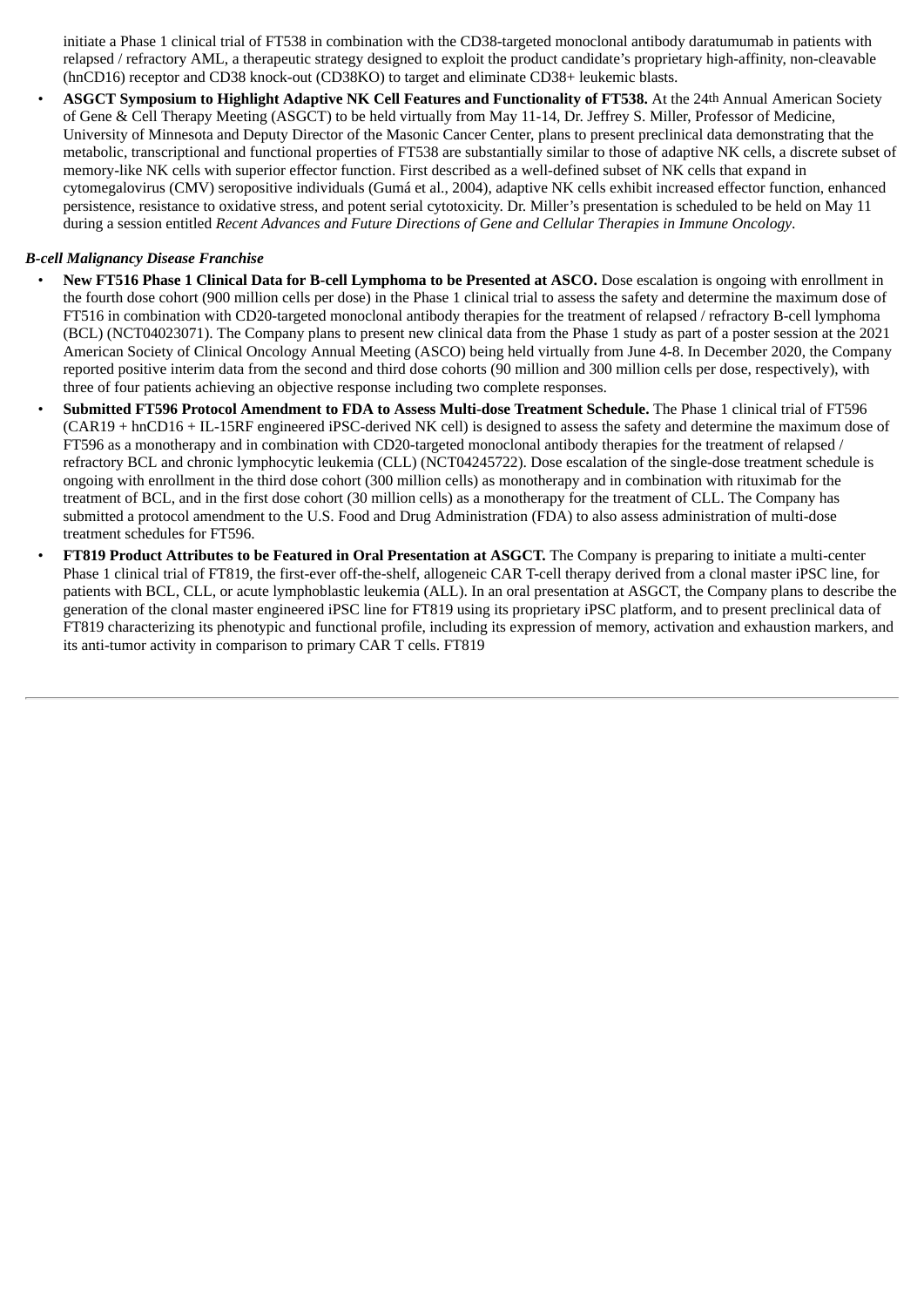is engineered with several first-of-kind features designed to improve the safety and efficacy of CAR T-cell therapy including a novel 1XX CAR signaling domain targeting CD19+ malignancies (1XX-CAR19) that extends T-cell effector function without eliciting exhaustion; integration of the CAR transgene directly into the T-cell receptor alpha constant (TRAC) locus, which promotes uniform CAR expression and enhances T-cell potency; and complete bi-allelic disruption of T-cell receptor expression to prevent graft-versushost disease.

# *Multiple Myeloma Franchise*

- **Phase 1 Study for FT538 in Combination with Daratumumab Set for Initiation.** The Phase 1 clinical trial is designed to assess three once-weekly doses of FT538 in combination with the CD38-targeted monoclonal antibody, daratumumab, for patients with relapsed / refractory multiple myeloma (NCT04614636). The Company will initiate enrollment at 100 million cells per dose upon clearance of the first dose cohort in the study's AML regimen assessing FT538 as monotherapy.
- **FT576 Preclinical Data Presented at AACR Demonstrate Super Anti-tumor Activity.** At the American Association for Cancer Research Annual Meeting 2021 (AACR) in April, the Company presented preclinical data for FT576 (CAR-BCMA + hnCD16 + IL-15RF + CD38KO engineered iPSC-derived NK cells), demonstrating superior *in vivo* persistence and anti-tumor activity as compared to cytokine-expanded primary NK cells in a disseminated xenograft model of multiple myeloma. In addition, the Company observed that multi-antigen targeting of FT576 in combination with daratumumab exhibits greater *in vivo* efficacy compared to primary CAR T cells in combination with a gamma secretase inhibitor. FT576 is derived from a clonal master iPSC line engineered with four functional components designed to enable multi-antigen targeting of myeloma cells, augment antibody-dependent cellular cytotoxicity (ADCC), promote NK cell activation without exogenous cytokine support, enhance cell persistence and prevent anti-CD38 monoclonal antibody-induced fratricide. The Company is preparing to initiate a multi-center Phase 1 clinical trial to assess single-dose and multidose treatment regimens of FT576 as monotherapy and in combination with CD38-targeted monoclonal antibody therapy for the treatment of relapsed / refractory multiple myeloma.

## *Solid Tumor Franchise*

- **IND Application Allowed by FDA for FT538 in Combination with Monoclonal Antibody Therapy for Solid Tumors.** The Company plans to initiate a multi-center Phase 1 clinical trial to assess the safety and determine the maximum dose of FT538 in combination with monoclonal antibody therapy for the treatment of a broad array of solid tumors. The novel therapeutic strategy is designed to exploit the product candidate's hnCD16 receptor to promote ADCC, a potent anti-tumor mechanism by which NK cells recognize, bind and kill antibody-coated cancer cells. The clinical protocol includes combination with three monoclonal antibodies: EGFR-targeted cetuximab; HER2-targeted trastuzumab; and PDL1-targeted avelumab. Each patient is eligible to receive up to two FT538 treatment cycles, with each cycle consisting of three days of outpatient lympho‑conditioning, three once-weekly infusions of FT538, and monoclonal antibody therapy.
- **Preclinical Studies of FT536 CAR MICA/B Program Demonstrate Superiority over Primary NK Cells.** At AACR, the Company highlighted its development of FT536, a novel CAR NK cell product candidate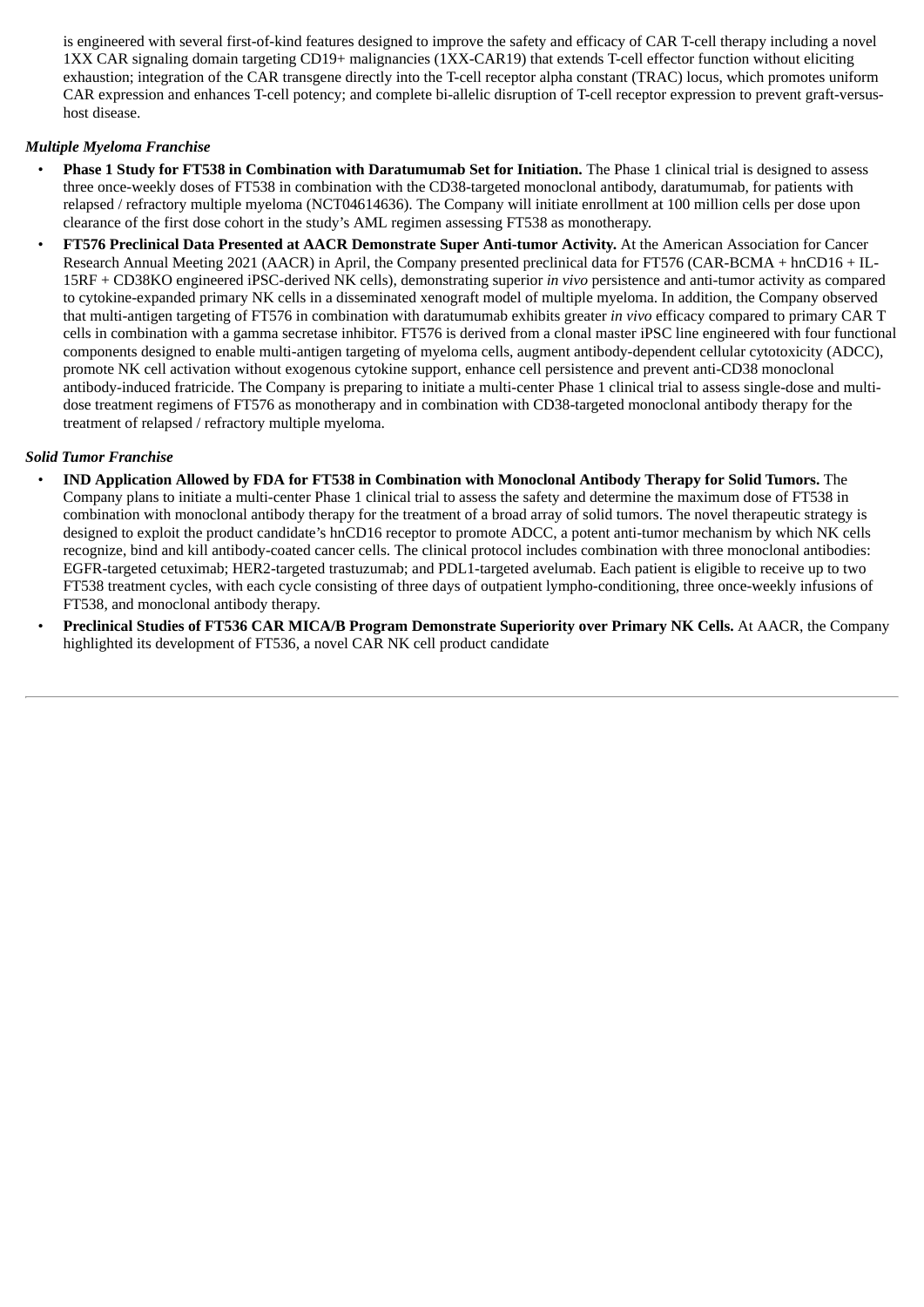targeting the alpha-3 domain of the pan-tumor associated stress antigens MICA and MICB. In preclinical studies designed to increase the density of stress antigen expression and sensitivity of tumor cells to NKG2D-mediated recognition and killing by NK cells, FT536 demonstrated superior anti-tumor activity compared to cytokine-expanded primary NK cells across a broad array of cancer cell lines. The Company plans to submit an IND application in the second half of 2021 to initiate a Phase 1 clinical trial of FT536 for the treatment of solid tumors.

• **Novel B7H3-targeted Binding Domain Selected for Development of iPSC-derived CAR NK Cell Program.** At AACR, the Company presented preclinical data demonstrating anti-tumor activity of its novel B7H3 binding domain, including when incorporated in a tri-specific NK cell engager (TriKE), a primary CAR T cell, and an iPSC-derived CAR NK cell. B7H3 is an immune checkpoint molecule of the B7 protein superfamily with broad expression in cancer and its upregulation is associated with metastatic cancer and poor prognosis. The Company is conducting preclinical development of multiplexed-engineered, iPSC-derived CAR B7H3 NK cell and T-cell product candidates for solid tumors.

## *ProTmune™*

• **Phase 2 PROTECT Study Did Not Meet Primary Endpoint for Prevention of Acute GvHD.** The randomized, controlled and double-blinded PROTECT study was designed to assess the safety and efficacy of ProTmune, a patient-specific hematopoietic cell graft manufactured on-site at local transplant centers using the Company's *ex vivo* small molecule modulation technology, for patients undergoing allogeneic stem cell transplant. The results failed to show a statistically-significant difference between ProTmune and control with respect to the primary endpoint of cumulative incidence of Grades 2-4 acute GvHD by Day 100, and the Company is discontinuing development of ProTmune.

#### *Other Corporate Highlights*

• **Completed \$460 Million Public Offering.** In January 2021, the Company completed an underwritten public offering of 5.1 million shares of its common stock priced at \$85.50 per share and, in lieu of common stock to certain investors, pre-funded warrants to purchase 0.3 million shares of its common stock priced at \$85.499 per pre-funded warrant.

#### *First Quarter 2021 Financial Results*

- **Cash & Investment Position:** Cash, cash equivalents and investments as of March 31, 2021 were \$888.4 million. This amount includes net proceeds to the Company of approximately \$432 million from the January 2021 underwritten public offering.
- **Total Revenue:** Revenue was \$11.1 million for the first quarter of 2021, which was derived from the Company's collaborations with Janssen and Ono Pharmaceutical.
- **R&D Expenses:** Research and development expenses were \$44.9 million for the first quarter of 2021, which includes \$8.5 million of non-cash stock-based compensation expense.
- **G&A Expenses:** General and administrative expenses were \$12.5 million for the first quarter of 2021, which includes \$4.5 million of non-cash stock-based compensation expense.
- **Shares Outstanding:** Common shares outstanding were 93.9 million, and preferred shares outstanding were 2.8 million, as of March 31, 2021. Each preferred share is convertible into five common shares.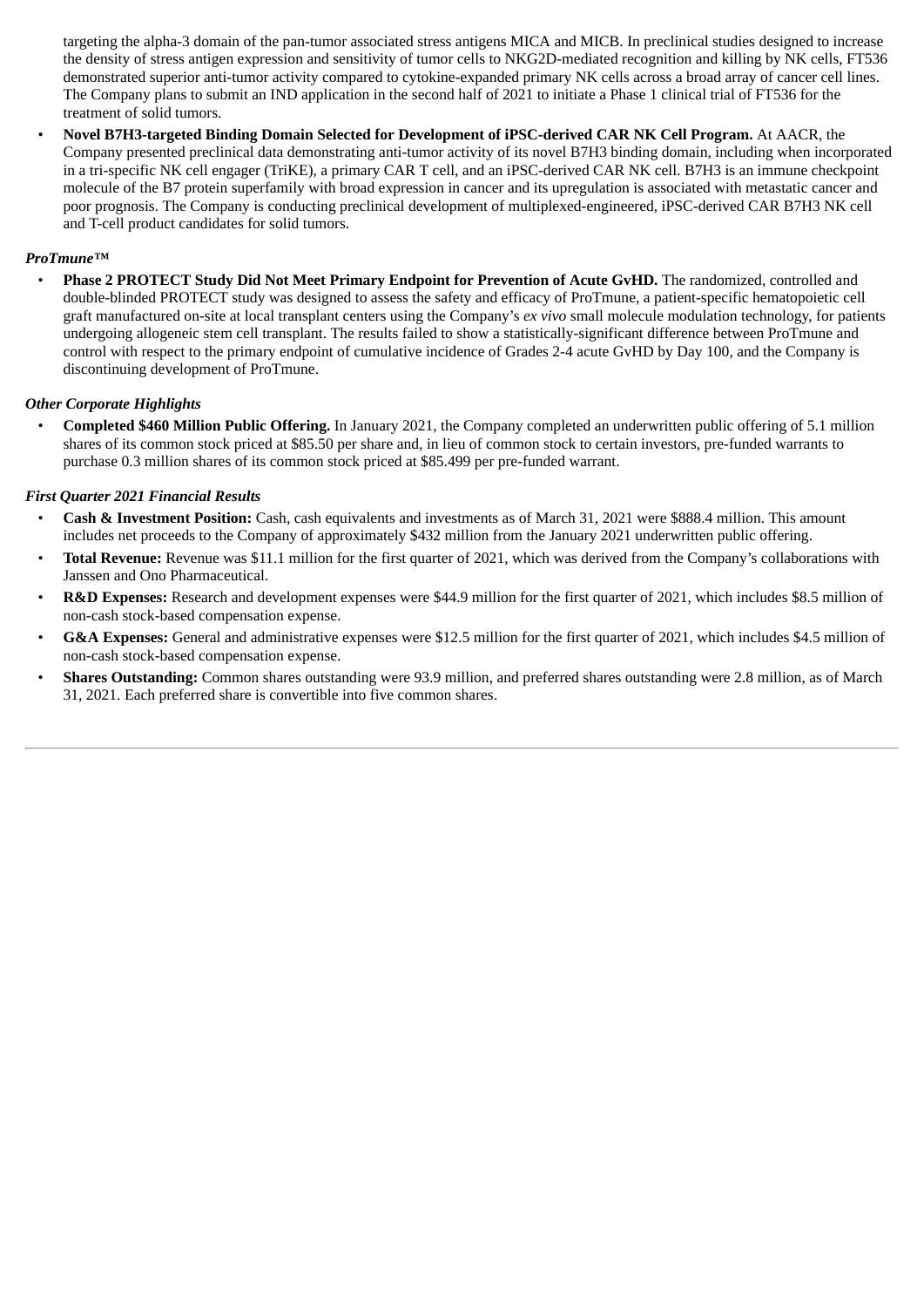#### **Today's Conference Call and Webcast**

The Company will conduct a conference call today, Wednesday, May 5, 2021 at 5:00 p.m. ET to review financial and operating results for the quarter ended March 31, 2021. In order to participate in the conference call, please dial 800-708-4539 (toll free) or 847-619-6396 (toll) and refer to conference ID 50156207. The live webcast can be accessed under "Events & Presentations" in the Investors section of the Company's website at www.fatetherapeutics.com. The archived webcast will be available on the Company's website beginning approximately two hours after the event.

#### **About Fate Therapeutics' iPSC Product Platform**

The Company's proprietary induced pluripotent stem cell (iPSC) product platform enables mass production of off-the-shelf, engineered, homogeneous cell products that can be administered with multiple doses to deliver more effective pharmacologic activity, including in combination with other cancer treatments. Human iPSCs possess the unique dual properties of unlimited self-renewal and differentiation potential into all cell types of the body. The Company's first-of-kind approach involves engineering human iPSCs in a one-time genetic modification event and selecting a single engineered iPSC for maintenance as a clonal master iPSC line. Analogous to master cell lines used to manufacture biopharmaceutical drug products such as monoclonal antibodies, clonal master iPSC lines are a renewable source for manufacturing cell therapy products which are well-defined and uniform in composition, can be mass produced at significant scale in a costeffective manner, and can be delivered off-the-shelf for patient treatment. As a result, the Company's platform is uniquely capable of overcoming numerous limitations associated with the production of cell therapies using patient- or donor-sourced cells, which is logistically complex and expensive and is subject to batch-to-batch and cell-to-cell variability that can affect clinical safety and efficacy. Fate Therapeutics' iPSC product platform is supported by an intellectual property portfolio of over 350 issued patents and 150 pending patent applications.

#### **About FT516**

FT516 is an investigational, universal, off-the-shelf natural killer (NK) cell cancer immunotherapy derived from a clonal master induced pluripotent stem cell (iPSC) line engineered to express a novel high-affinity 158V, non-cleavable CD16 (hnCD16) Fc receptor, which has been modified to prevent its down-regulation and to enhance its binding to tumor-targeting antibodies. CD16 mediates antibody-dependent cellular cytotoxicity (ADCC), a potent anti-tumor mechanism by which NK cells recognize, bind and kill antibody-coated cancer cells. ADCC is dependent on NK cells maintaining stable and effective expression of CD16, which has been shown to undergo considerable downregulation in cancer patients. In addition, CD16 occurs in two variants, 158V or 158F, that elicit high or low binding affinity, respectively, to the Fc domain of IgG1 antibodies. Numerous clinical studies with FDA-approved tumor-targeting antibodies, including rituximab, trastuzumab and cetuximab, have demonstrated that patients homozygous for the 158V variant, which is present in only about 15% of patients, have improved clinical outcomes. FT516 is being investigated in a multi-dose Phase 1 clinical trial as a monotherapy for the treatment of acute myeloid leukemia and in combination with CD20-targeted monoclonal antibodies for the treatment of advanced B-cell lymphoma (NCT04023071). Additionally, FT516 is being investigated in a multi-dose Phase 1 clinical trial in combination with avelumab for the treatment of advanced solid tumor resistant to anti-PDL1 checkpoint inhibitor therapy (NCT04551885).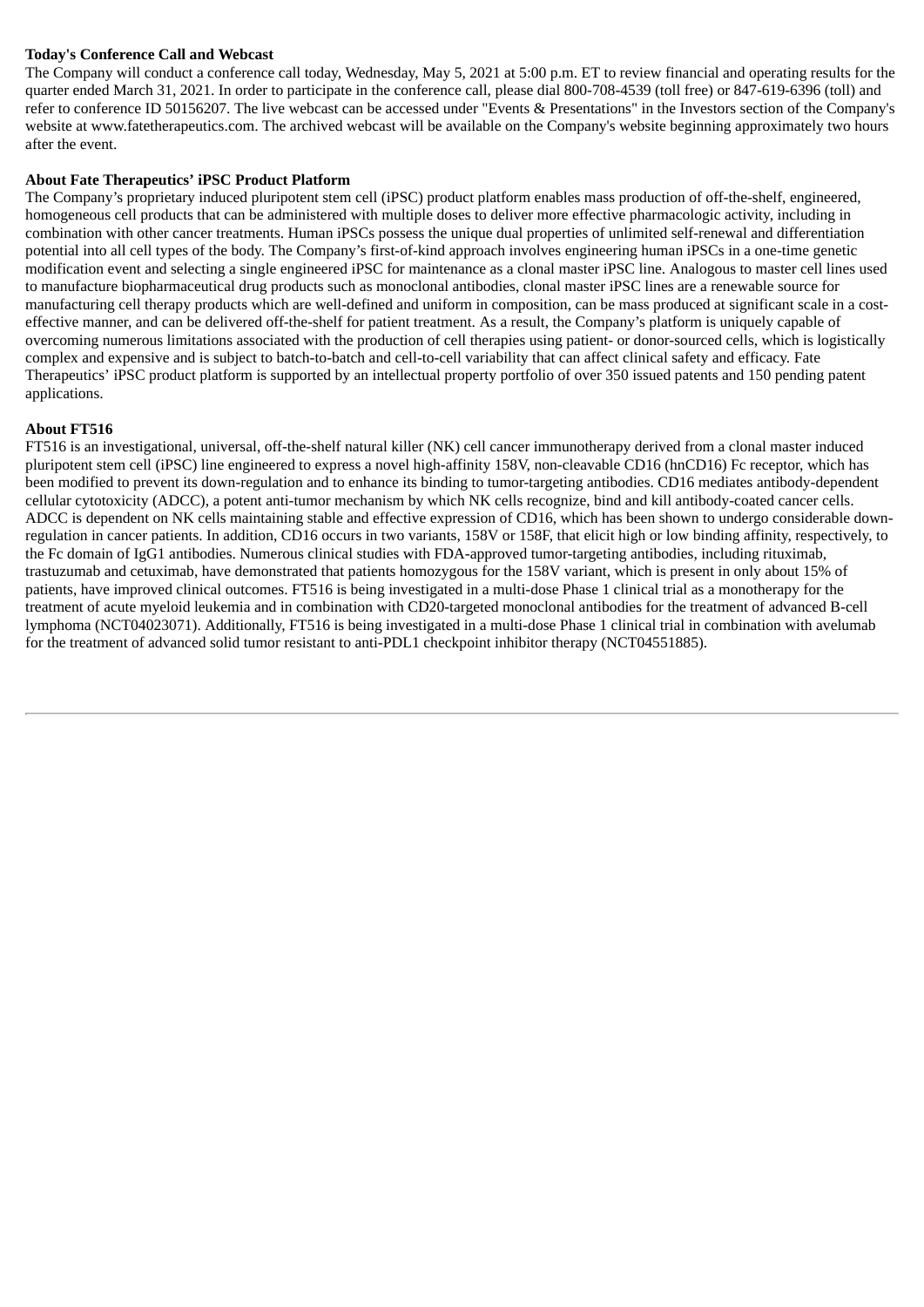#### **About FT596**

FT596 is an investigational, universal, off-the-shelf natural killer (NK) cell cancer immunotherapy derived from a clonal master induced pluripotent stem cell (iPSC) line engineered with three anti-tumor functional modalities: a proprietary chimeric antigen receptor (CAR) optimized for NK cell biology that targets B-cell antigen CD19; a novel high-affinity 158V, non-cleavable CD16 (hnCD16) Fc receptor, which has been modified to prevent its down-regulation and to enhance its binding to tumor-targeting antibodies; and an IL-15 receptor fusion (IL-15RF) that augments NK cell activity. In preclinical studies of FT596, the Company has demonstrated that dual activation of the CAR19 and hnCD16 targeting receptors enhances cytotoxic activity, indicating that multi-antigen engagement may elicit a deeper and more durable response. Additionally, in a humanized mouse model of lymphoma, FT596 in combination with the anti-CD20 monoclonal antibody rituximab showed enhanced killing of tumor cells in vivo as compared to rituximab alone. FT596 is being investigated in a multi-center Phase 1 clinical trial for the treatment of relapsed / refractory B-cell lymphoma as a monotherapy and in combination with rituximab, and for the treatment of relapsed / refractory chronic lymphocytic leukemia (CLL) as a monotherapy and in combination with obinutuzumab (NCT04245722).

#### **About FT538**

FT538 is an investigational, universal, off-the-shelf natural killer (NK) cell cancer immunotherapy derived from a clonal master induced pluripotent stem cell (iPSC) line engineered with three functional components: a novel high-affinity 158V, non-cleavable CD16 (hnCD16) Fc receptor, which has been modified to prevent its down-regulation and to enhance its binding to tumor-targeting antibodies; an IL-15 receptor fusion (IL-15RF) that augments NK cell activity; and the deletion of the CD38 gene (CD38KO), which promotes persistence and function in high oxidative stress environments. FT538 is designed to enhance innate immunity in cancer patients, where endogenous NK cells are typically diminished in both number and function due to prior treatment regimens and tumor suppressive mechanisms. In preclinical studies, FT538 has shown superior NK cell effector function, as compared to peripheral blood NK cells, with the potential to confer significant antitumor activity to patients through multiple mechanisms of action. FT538 is being investigated in a multi-dose Phase 1 clinical trial for the treatment of acute myeloid leukemia (AML) and in combination with daratumumab, a CD38-targeted monoclonal antibody therapy, for the treatment of multiple myeloma (NCT04614636).

#### **About Fate Therapeutics, Inc.**

Fate Therapeutics is a clinical-stage biopharmaceutical company dedicated to the development of first-in-class cellular immunotherapies for patients with cancer. The Company has established a leadership position in the clinical development and manufacture of universal, off-theshelf cell products using its proprietary induced pluripotent stem cell (iPSC) product platform. The Company's immuno-oncology pipeline includes off-the-shelf, iPSC-derived natural killer (NK) cell and T-cell product candidates, which are designed to synergize with wellestablished cancer therapies, including immune checkpoint inhibitors and monoclonal antibodies, and to target tumor-associated antigens using chimeric antigen receptors (CARs). Fate Therapeutics is headquartered in San Diego, CA. For more information, please visit www.fatetherapeutics.com.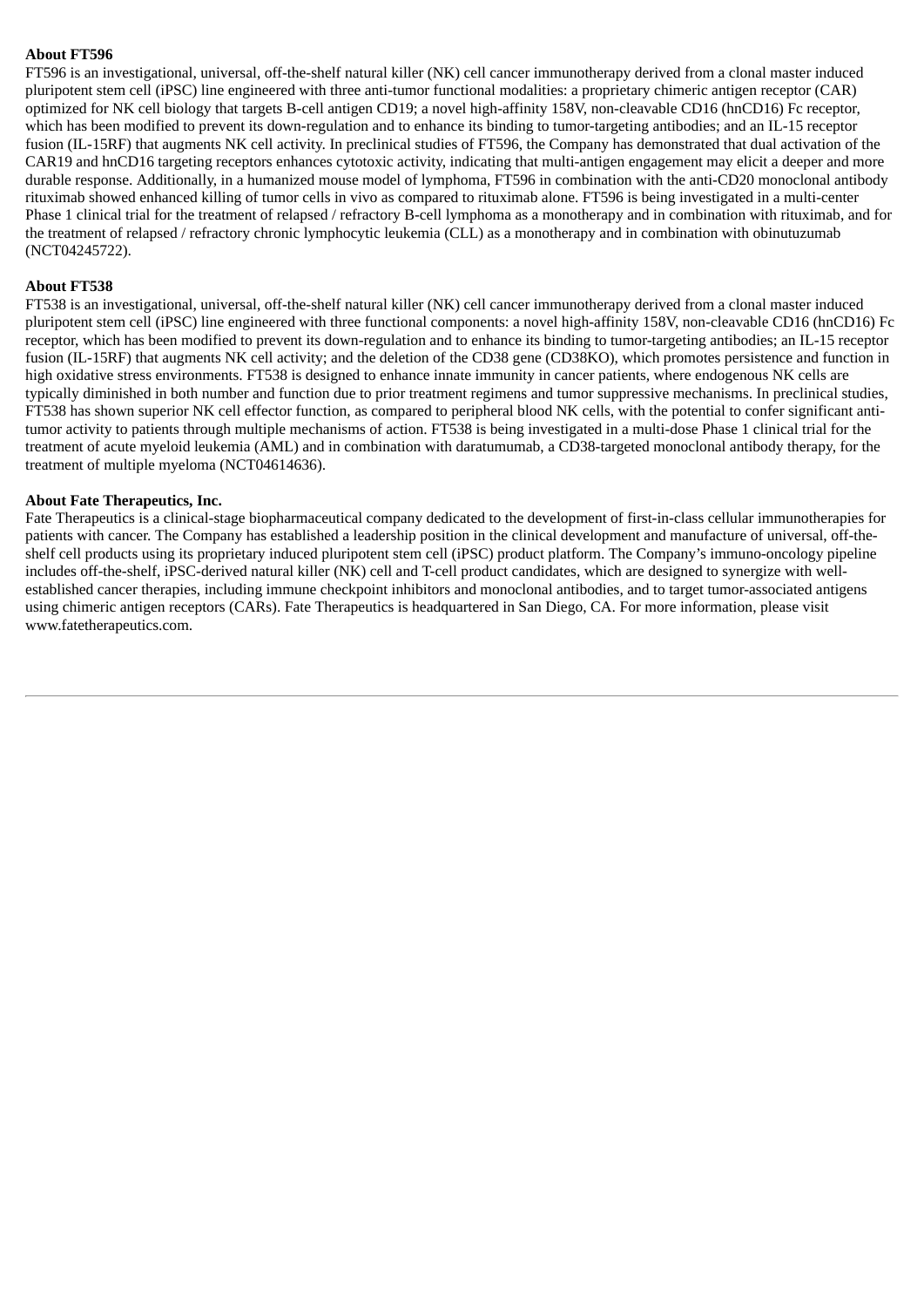#### **Forward-Looking Statements**

This release contains "forward-looking statements" within the meaning of the Private Securities Litigation Reform Act of 1995 including statements regarding the Company's results of operations, financial condition and sufficiency of its cash and cash equivalents to fund its operations, as well as statements regarding the advancement of and plans related to its product candidates, clinical studies and preclinical research and development programs, the Company's progress, plans and timelines for the manufacture and clinical investigation of its product candidates, the timing for the Company's receipt of data from its clinical trials and preclinical studies, the initiation of additional clinical trials of the Company's product candidates and the submission of IND applications for additional programs, the Company's development and regulatory strategy, and the therapeutic and market potential of the Company's product candidates and the Company's plans to open its new corporate headquarters. These and any other forward-looking statements in this release are based on management's current expectations of future events and are subject to a number of risks and uncertainties that could cause actual results to differ materially and adversely from those set forth in or implied by such forward-looking statements. These risks and uncertainties include, but are not limited to, the risk that the Company's product candidates may not demonstrate the requisite safety or efficacy to achieve regulatory approval or to warrant further development, the risk that results observed in prior studies of the Company's product candidates, including preclinical studies and clinical trials, will not be observed in ongoing or future studies involving these product candidates, the risk of a delay or difficulties in the manufacturing of the Company's product candidates or in the initiation of, or enrollment of patients in, any clinical studies, the risk that the Company may cease or delay preclinical or clinical development of any of its product candidates for a variety of reasons (including requirements that may be imposed by regulatory authorities on the initiation or conduct of clinical trials, the amount and type of data to be generated, or otherwise to support regulatory approval, difficulties or delays in patient enrollment and continuation in the Company's ongoing and planned clinical trials, difficulties in manufacturing or supplying the Company's product candidates for clinical testing, and any adverse events or other negative results that may be observed during preclinical or clinical development), risks related to the impact of the COVID-19 pandemic on various aspects of the Company's business and operations, including its ability to initiate, conduct and complete its clinical trials, and the risk that the Company's expenditures may exceed current expectations for a variety of reasons. For a discussion of other risks and uncertainties, and other important factors, any of which could cause the Company's actual results to differ from those contained in the forward-looking statements, see the risks and uncertainties detailed in the Company's periodic filings with the Securities and Exchange Commission, including but not limited to the Company's most recently filed periodic report, and from time to time in the Company's press releases and other investor communications. Fate Therapeutics is providing the information in this release as of this date and does not undertake any obligation to update any forward-looking statements contained in this release as a result of new information, future events or otherwise.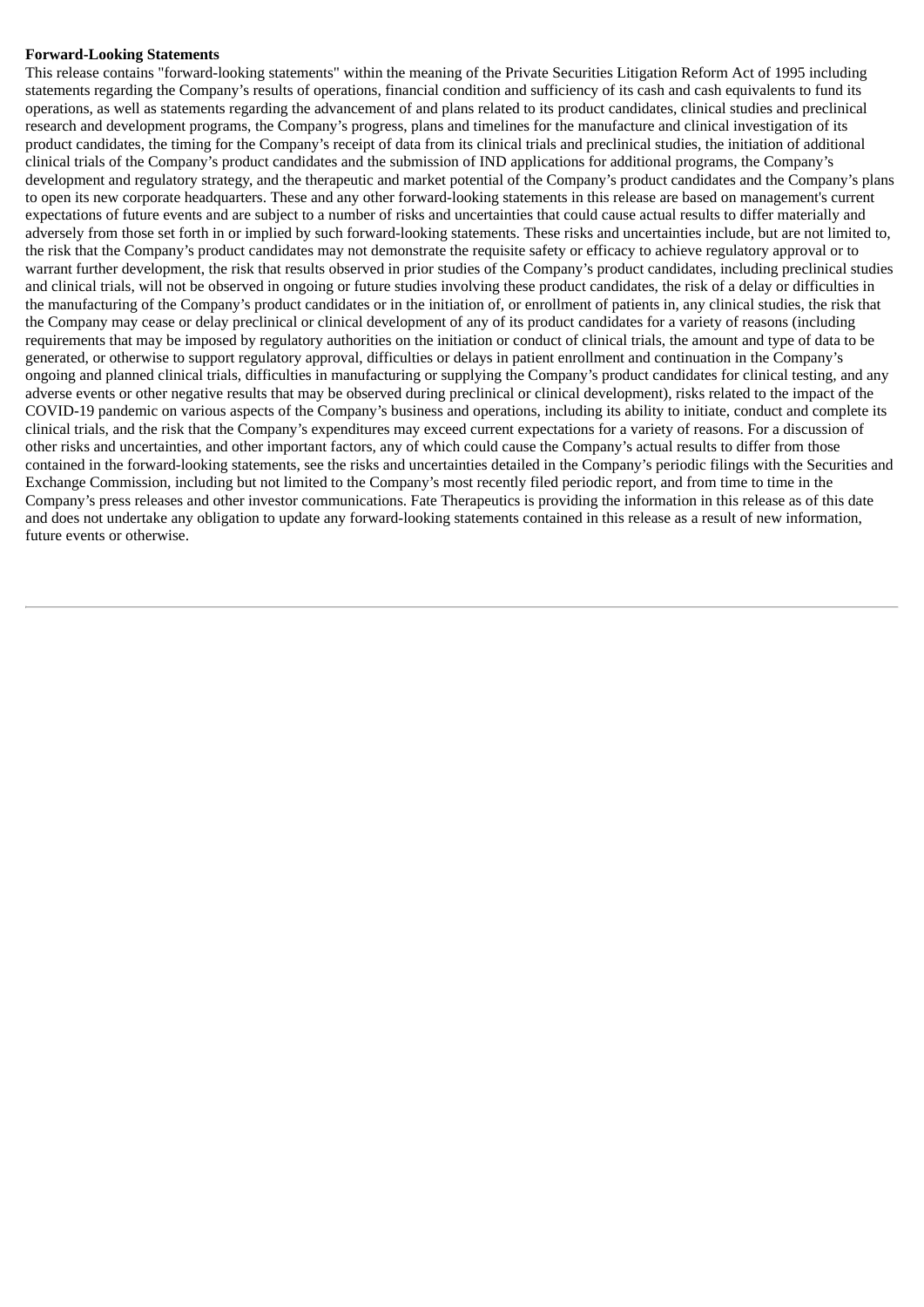#### **Availability of Other Information about Fate Therapeutics, Inc.**

Investors and others should note that the Company routinely communicates with investors and the public using its website (www.fatetherapeutics.com) and its investor relations website (ir.fatetherapeutics.com) including, without limitation, through the posting of investor presentations, SEC filings, press releases, public conference calls and webcasts on these websites. The information posted on these websites could be deemed to be material information. As a result, investors, the media, and others interested in Fate Therapeutics are encouraged to review this information on a regular basis. The contents of the Company's website, or any other website that may be accessed from the Company's website, shall not be deemed incorporated by reference in any filing under the Securities Act of 1933, as amended.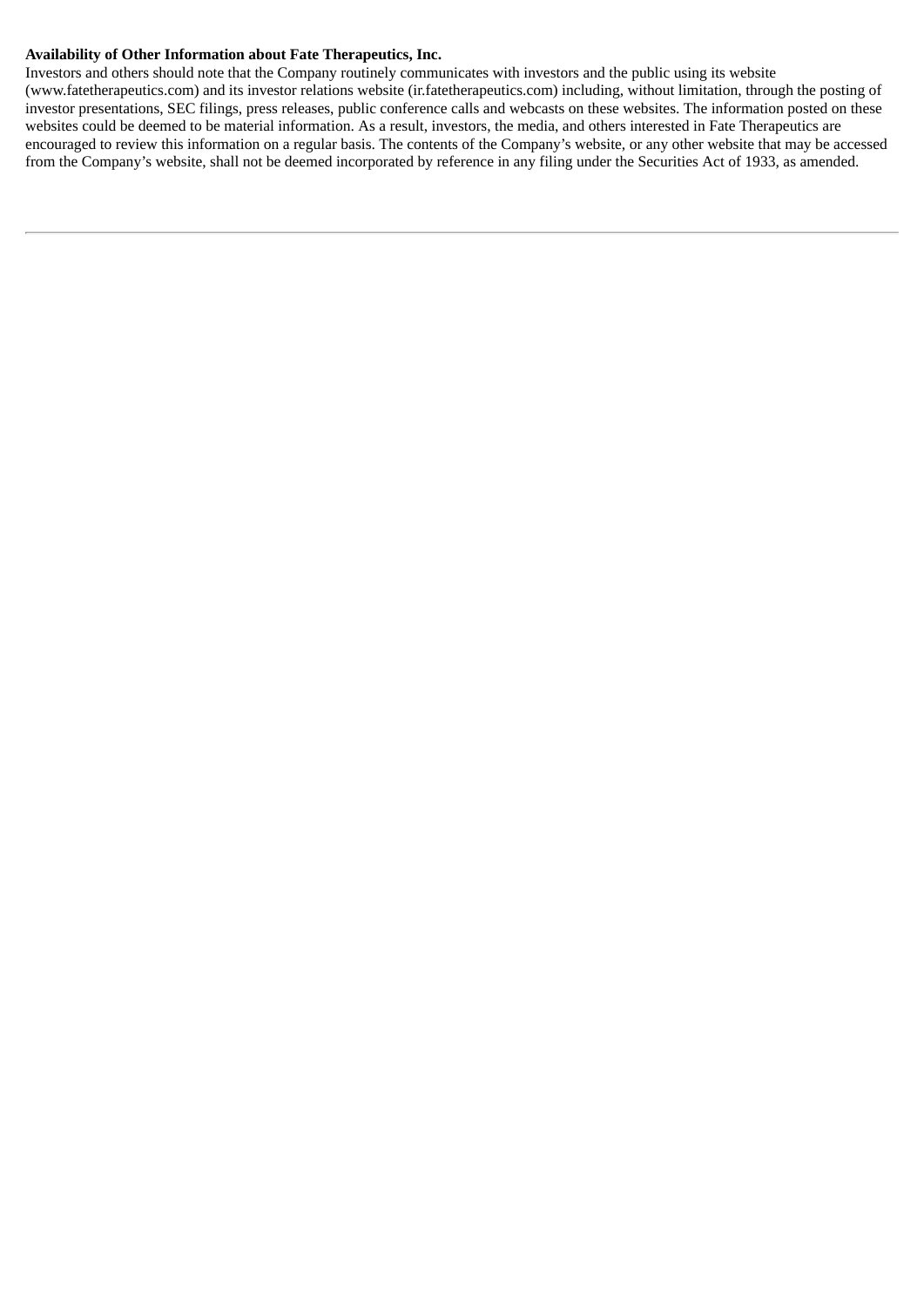#### **Condensed Consolidated Statements of Operations and Comprehensive Loss (in thousands, except share and per share data) (unaudited)**

|                                                                                        | <b>Three Months Ended</b><br>March 31, |      |            |  |
|----------------------------------------------------------------------------------------|----------------------------------------|------|------------|--|
|                                                                                        | 2021                                   | 2020 |            |  |
|                                                                                        |                                        |      |            |  |
| Collaboration revenue                                                                  | \$<br>$11,142$ \$                      |      | 2,515      |  |
| Operating expenses:                                                                    |                                        |      |            |  |
| Research and development                                                               | 44,852                                 |      | 29,278     |  |
| General and administrative                                                             | 12,500                                 |      | 7,729      |  |
| Total operating expenses                                                               | 57,352                                 |      | 37,007     |  |
| Loss from operations                                                                   | (46,210)                               |      | (34, 492)  |  |
| Other income:                                                                          |                                        |      |            |  |
| Interest income                                                                        | 377                                    |      | 972        |  |
| Change in fair value of stock price appreciation milestones                            | 744                                    |      |            |  |
| Total other income, net                                                                | 1,121                                  |      | 972        |  |
| Net loss                                                                               | (45,089)                               | -S   | (33,520)   |  |
| Other comprehensive income (loss):                                                     |                                        |      |            |  |
| Unrealized gain (loss) on available-for-sale securities, net                           | (330)                                  |      | 120        |  |
| Comprehensive loss                                                                     | (45, 419)                              |      | (33, 400)  |  |
| Net loss per common share, basic and diluted                                           | (0.48)                                 |      | (0.44)     |  |
| Weighted-average common shares used to compute basic and diluted<br>net loss per share | 93,431,877                             |      | 75,886,964 |  |